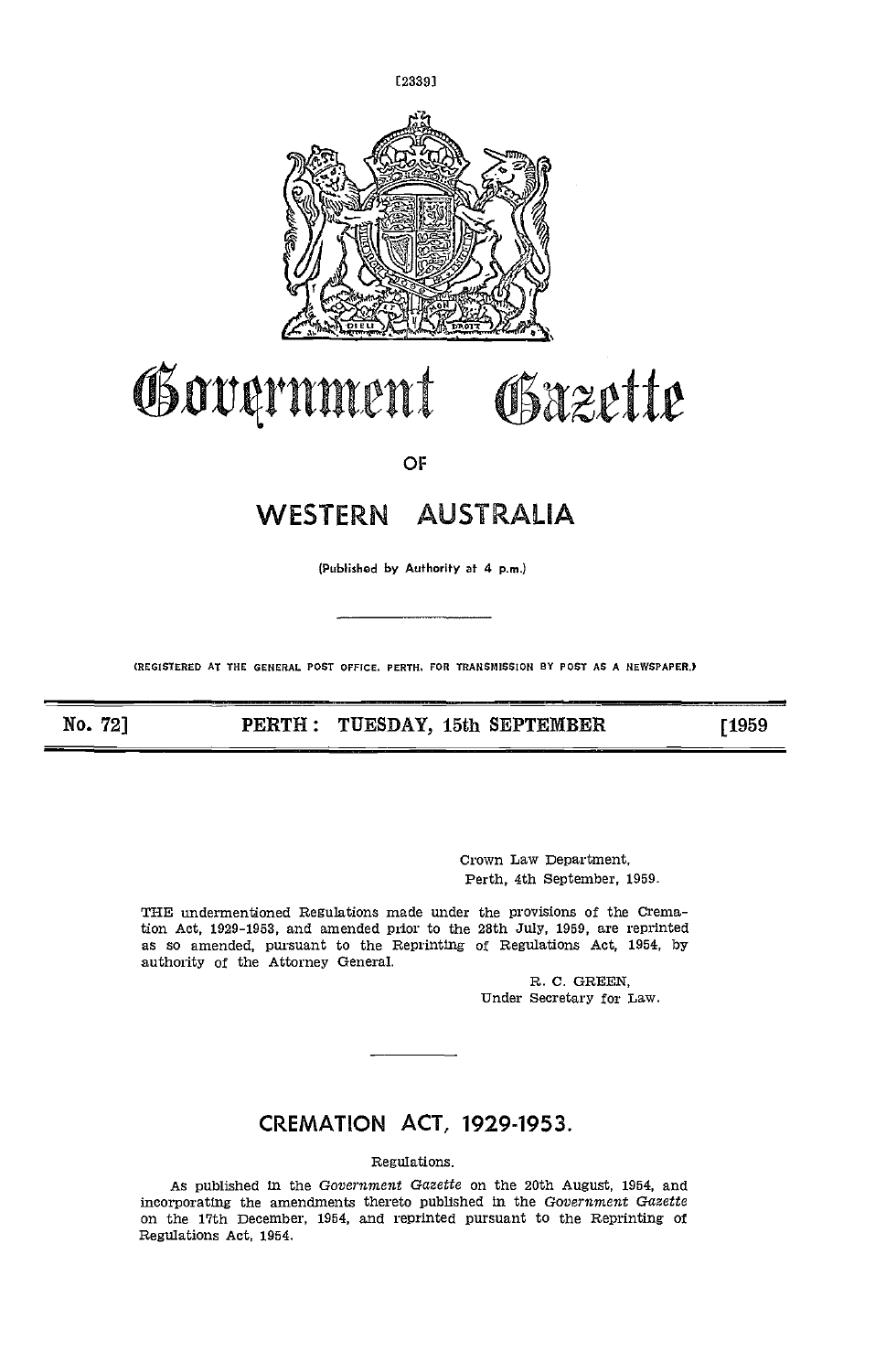Reprinted pursuant to the Reprinting of Regulations Act, 1954, by authority of the Minister, dated 4th September, 1959.

#### CREMATION ACT, 1929.

#### REGULATIONS.

1. These regulations may be cited as the Cremation Regulations, 1954.

2. These regulations shall come into operation on the 6th day of September, 1954.

- 3. The regulations are divided into parts as follows:
	- Part I-Application for license to Use and Conduct a Crematorium.
		- Part II—Maintenance and Inspection of Crematoria. Part III—Application for Permission to Cremate. Part IV—The Medical Referee.

Part V-Cremation Elsewhere than in a Crematorium.

Part VI—Miscellaneous.

Appendix "A".Forms. Appendix "B"Fees.

Part I-Application for License to Use and Conduct a Crematorium.

4. (1) Every application under subsection (1) of section 4 of the Act for a license to use and conduct a crematorium shall be made in writing and shall be made in accordance with Form I of Appendix "A" to these regulations. It shall be signed by the chairman of the body making the application, and shall be accom- panied by A statutory declaration or other evidence as required by subsection (2) of section 4 of the Act, and the fee prescribed in Appendix "B" to these regulations.

The application shall be submitted to the Commissioner of Public Health who shall ensure that it is in order before forwarding it to the Governor.

If the license is not granted the fee shall be returned to the applicant.

5. Every license granted shall be in accordance with Form 2 or Form 3 of Appendix "A" to these regulations as the case may require.

6. (1) where in respect of a license to use and conduct a crematorium a certificate by the Commissioner of Public Health pursuant to subsection (3) of section 4 of the Act is necessary before the license is valid and effective, application for a certificate shall<br>be made in writing by the licensee named in the license, in accord-<br>ance with Form 4 of Appendix "A" of these regulations, and shall<br>be accompanied b

 $(2)$  Upon receipt of an application under this regulation together with the prescribed fees, the Commissioner shall cause an inspection to be made of the premises and apparatus referred to in the license in order to satisfy himself that the certificate applied for may be properly given.

If after such inspection the Commissioner is not satisfied that a certificate can properly be given he shall refuse to give the certificate, and shall refund the fee to the licensee.

1. Where the Commissioner gives a certificate pursuant to an application made in accordance with regulation 6, the certificate shall be in accordance with Form 5 in Appendix "A" to these regulations.

Part II-Maintenance and Inspection of Crematoria.

8. Every crematorium and the fittings, works and apparatus used in connection therewith shall at all times be—

- maintained in good condition, repair and working order;
- (b) kept in a clean, sanitary and orderly condition;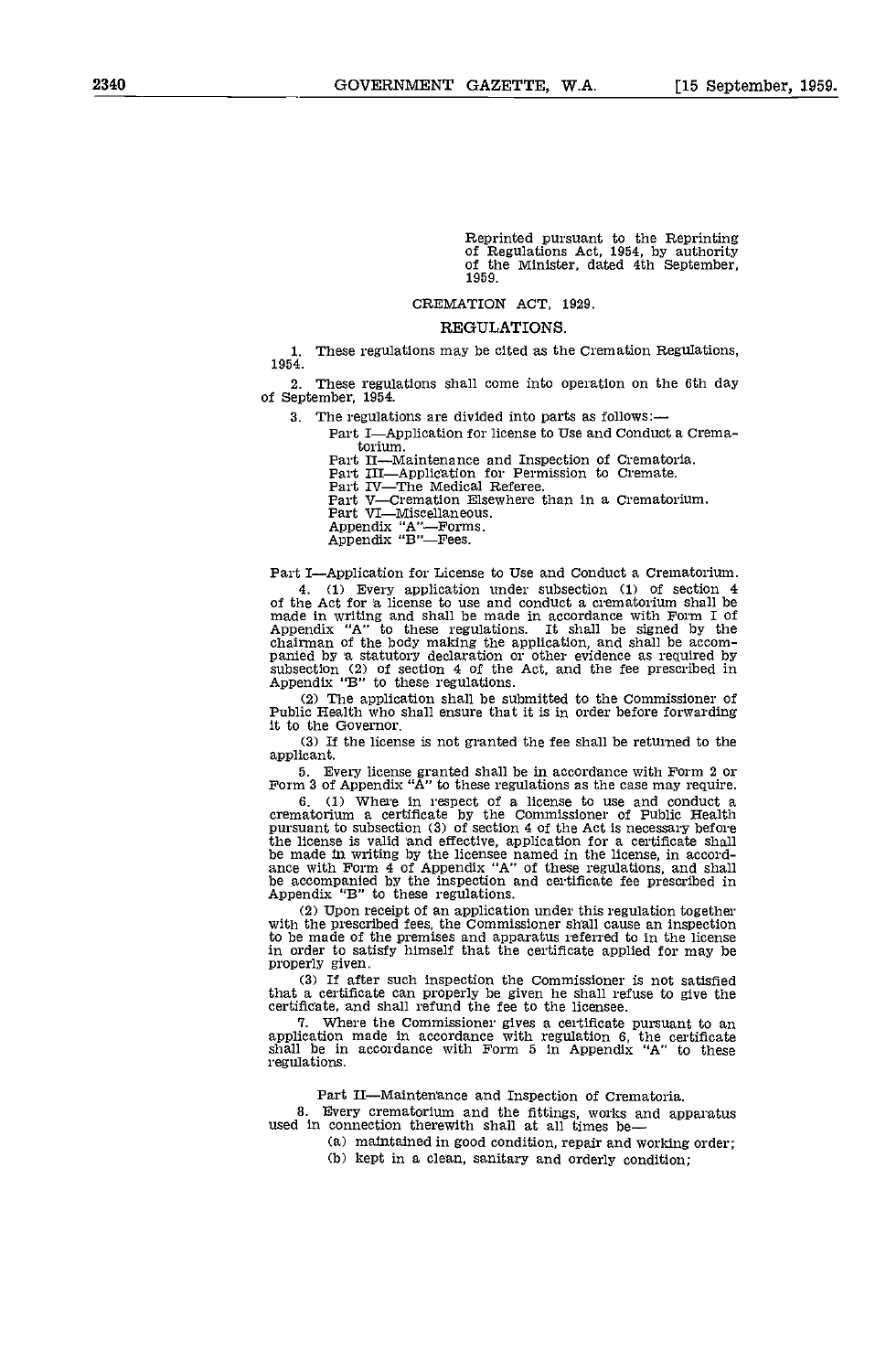(c) provided with a number of attendants sufficient for the compliance with the requirements of paragraphs (a) and (b) of this regulation to the satisfaction of the Commissioner.

(1) The licensee of every crematorium shall at any time 'and from time to time permit the crematorium and the register to be inspected by the Commissioner or any persons authorised in writing by him, or any Inspector of Police.

(2) Any person authorised by the Commissioner and any Inspector of Police who makes an inspection of a crematorium shall forthwith report to the Commissioner any breach of these regulations which is observed by him.

On receipt of a report that these regulations re not being complied with at any crematorium, the Commissioner may give written notice thereof to the licensee of the crematorium. The notice may specify the works to be carried out and fix a time within which the works shall be completed. The licensee shall comply with any such notice.

Part III—Application for Permit to Cremate.<br>Every application for a permit to cremate shall be made in accordance with Form No. 6 of Appendix "A" to these regulations.

Every application to cremate made in accordance with regulation 11 hereof shall be accompanied by-

- (a) a certificate in accordance with Form 7 of Appendix "A" to these regulations; or
- Cb) a certificate in accordance with Form 8 of Appendix "A" to these regulations; and
- Cc) the fee prescribed in Appendix "B" to these regulations.

#### Part IV-The Medical Referee.

No medical practitioner shall be appointed as a medical referee unless he has engaged in the practice of medicine for not less than five years.

14. In performing his duties, the medical referee shall comply with the following conditions:—

- Before permitting any cremation he shall ensure that all documents are completed in accordance with the provisions of the Act and that there is nothing in the Act to debar him from issuing a permit, and in particular is satisfied that all of the requirements of sections 8, BA and 83 of the Act have been complied with.
- A medical referee shall provide reasonable facilities, for persons wishing to make applieation to cremate, between the hours of 9 am, and 5 p.m. Mondays to Fridays, inclusive, and between the hours of 9 a.m. and noon on Saturdays, unless prevented by urgent circum- stances. He shall, when available, deal with any urgent application at other times, in which case he shall be entitled to receive the higher prescribed fee.
- Forthwith after issuing a permit to cremate, the medical referee shall forward a copy of the permit marked with the permit number and date to the Commissioner.
- If the medical referee refuses to give a permit to cremate he shall give notice of his decision to the applicant and shall advise him of his right to appeal to the Commissioner against the decision. He need not advise the applicant of his reasons for refusing to give the permit, but shall forthwith notify the Commissioner of his decision, and the reasons therefore.
- Every permit to cremate shall be in accordance with Form 9 of Appendix "A" to these regulations.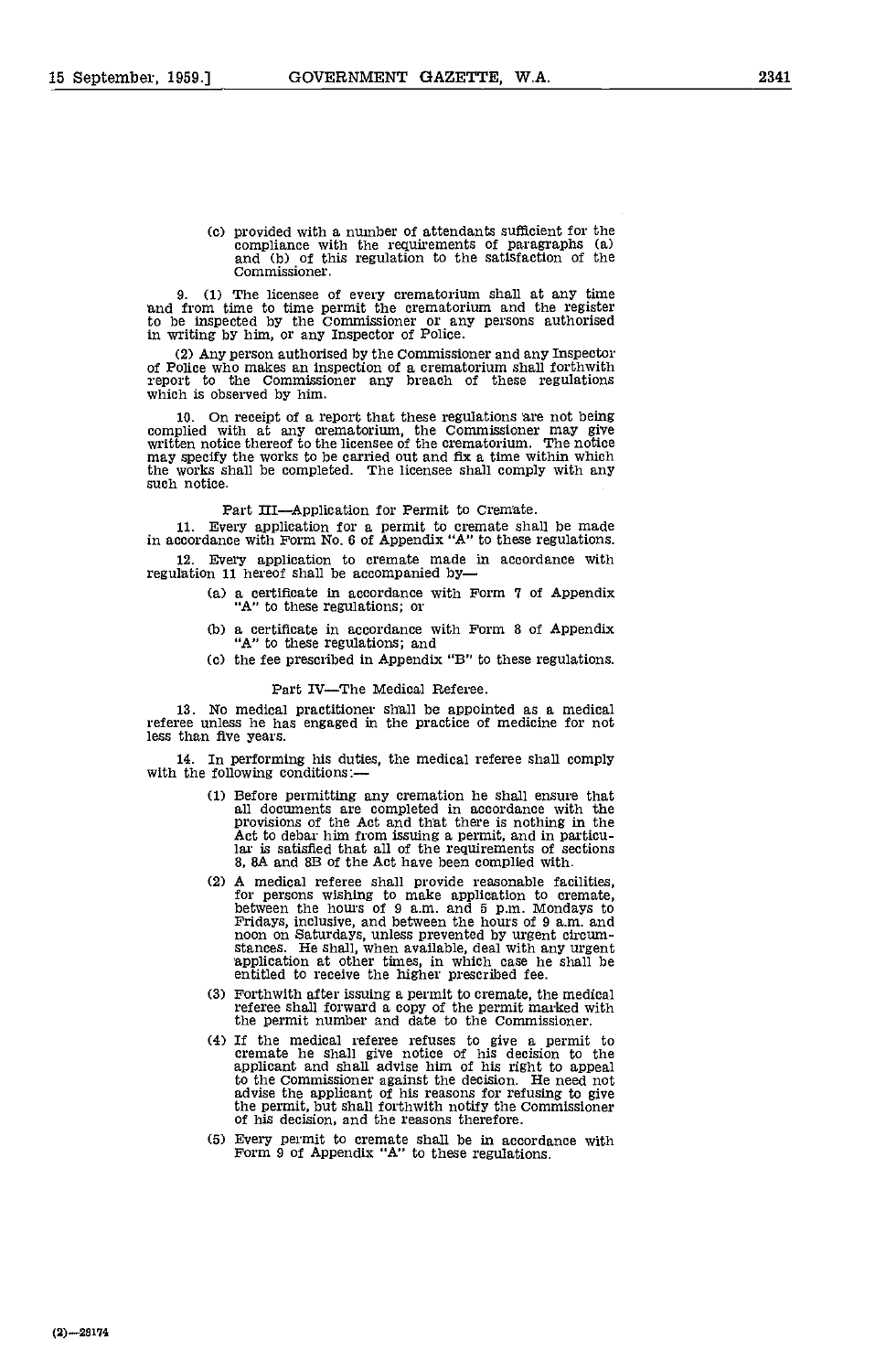- In the case of the body of a person who has died in Australia but in any place outside the State of Western Australia, the medical referee may accept, in lieu of the forms prescribed, documents which substantially contain the information required to be supplied, and signed by persons having the status of medical practi-tioner or coroner as the case may be, in the place where the person died
- The medical referee shall carefully preserve all docu- ments received by hint in the discharge of his duties, and shall deliver to the Commissioner once per year any documents over two years old.
- (3) If any medical referee is to be absent from his usual address for more than 24 hours at one time, he shall notify the Commissioner of the fact.

#### Part V-Cremation elsewhere than in a Crematorium.

If application is made in accordance with Part III of these regulations for the cremation of a deceased person of Asiatic race who belonged to a religious denomination, the tenets of which require the burning of the body elsewhere than in a crematorium, the medical referee may give his consent if the place at which the cremation is to take pl cremation are approved by the Commissioner or by a person appointed to be a medical officer of health under the Health Act, 1911. Approval may be subject to such conditions as the Commis-sioner or the medical officer of health deem necessary,

16. When such a cremation is carried out in a cemetery the person responsible for the arrangements shall comply with any directions, which may be given by the cemetery authority.

17. No cremation shall be permitted elsewhere than at a crematorium except where permission is granted under this Part or, unless the Commissioner issues a direction pursuant to the powers vested in him under the Health Ac

#### Part VI-Miscellaneous.

16. Every licensee of a crematorium shall keep a register of cremations in accordance with Form 11 of Appendix "A" to these regulations, and shall enter therein all particulars for which the form provides. The entries shall be made in relation to every cremation carried out in the crematorium, and shall be made Form provides. The cremation carried out in the cremation, and shall be made<br>immediately after the cremation, except in the case of those entries<br>referring to the disposal of ashes.

The register of cremations shall be open to inspection by any person during ordinary business hours of the licensee, on payment of one shilling.

The licensee of a crematorium shall, within 24 hours after a cremation is carried out, give notice thereof to the Commissioner, and the Registrar General, in accordance with Form 12 of Appendix "A" to these regulations.

Para. 20A<br>inserted a nost 2 20A. A certificate of a medical practitioner who has conducted a post mortem examination may be in accordance with Form 13 of Appendix "A" to these regulations.

by **G.G.**<br>17/12/54, p. 2252.

> Appendix "A." Form 1. Western Australia Cremation Act, 1929. APPLICATION FOR A LICENSE TO USE AND CONDUCT A CREMATORIUM.

#### Regulation 4.

To His Excellency the Governor of Western Australia:

1. The trustees and the controlling authority of the Cemetery, being a public cemetery appointed under the Cemeteries Act, 1897 (or the **being an association** incorporated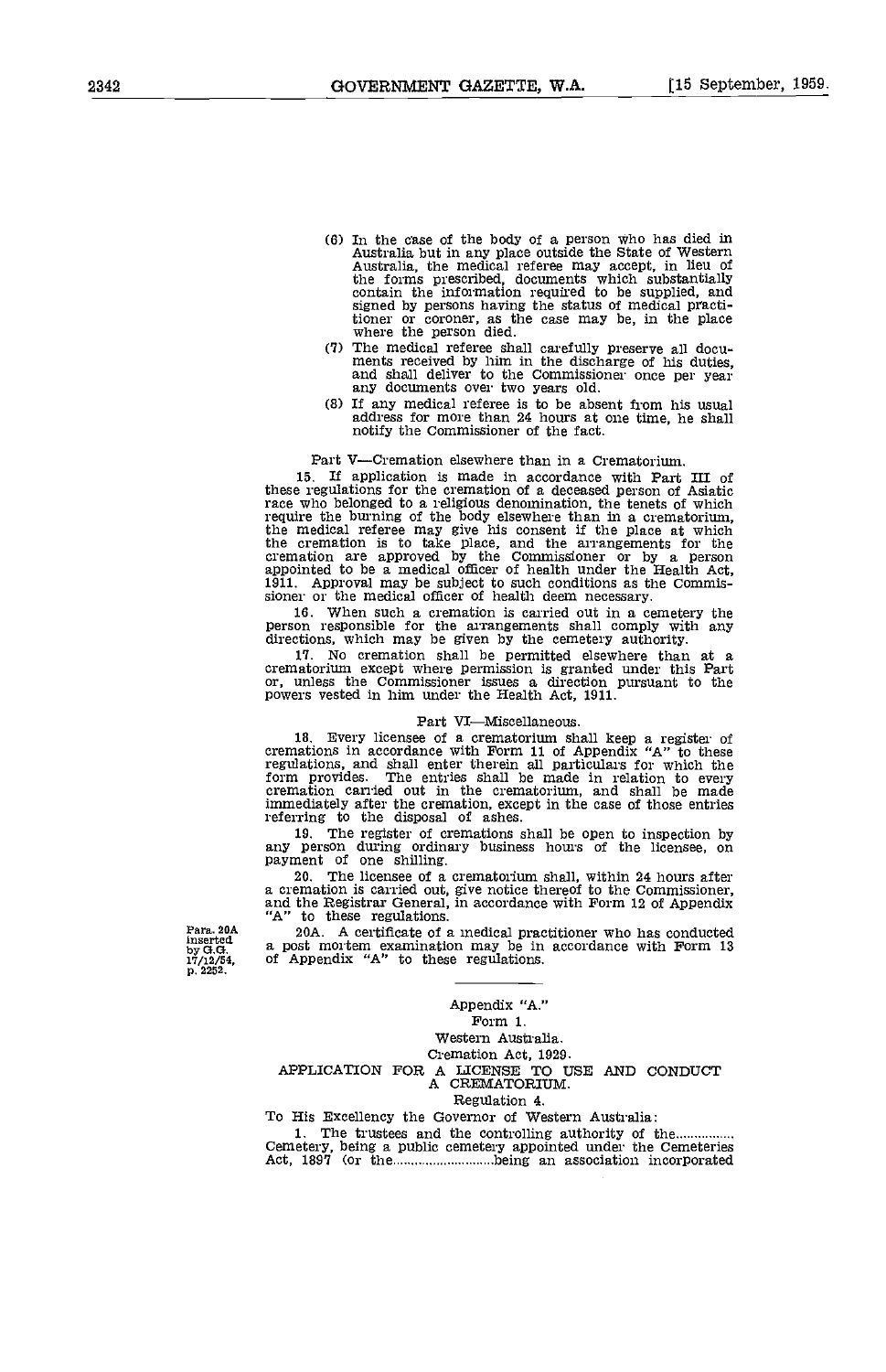under the Associations Incorporation Act, 1895, established and constituted in connection with the cremation of dead human bodies, and holding a certificate under the hand of the Commissioner that the association is an association to which the provisions of section 4 of the Act may reasonably be extended), hereby apply for a license to use and conduct a crematorium under and in accordance with the provisions of the Act, at and in the cemetery at the site next mentioned.

2. The buildings to be used as the crematorium have been erected upon (or will be erected upon) that portion of the area of the said cemetery which has been defined and set apart by the trustees of the cemetery as a site for the crematorium, namely:

and shown on the attached plan.

3. This application is accompanied by the statutory declaration of  $\overline{\text{S}}$ ,  $\overline{\text{S}}$ ,  $\overline{\text{S}}$ ,  $\overline{\text{S}}$ ,  $\overline{\text{S}}$ ,  $\overline{\text{S}}$ ,  $\overline{\text{S}}$ ,  $\overline{\text{S}}$ ,  $\overline{\text{S}}$ ,  $\overline{\text{S}}$ ,  $\overline{\text{S}}$ ,  $\overline{\text{S}}$ ,  $\overline{\text{S}}$ ,  $\overline{\text{S}}$ ,  $\overline{\text{S}}$ ,  $\overline{\text{S}}$ ,  $\overline{\text{S}}$ ,  $\overline{\text{S}}$ ,  $\over$ 

The applicant undertakes that within one year from the date on which the license is granted they (or it) will obtain the certificate of the Commissioner of Public Health required by sub- section (3) of section 4 of the Act.

Dated the 19 minutes and 19 of 19 minutes and 19 minutes and 19 minutes and 19 minutes are not all the 19 minutes and 19 minutes are not all the 19 minutes and 19 minutes are not all the 19 minutes and 19 minutes are not a

For and on behalf of the applicant,

Entertainment of the Chairman. . . . . . . . . . . . . . . . . . . .

## Form 2.

Western Australia Cremation Act, 1929. Regulation 5. LICENSE TO USE AND CONDUCT A SPECIFIED CREMATORIUM.

Whereas by an application bearing the date........................, day of ,19

being the trustees duly appointed under the provisions of the Cemeteries Act, 1897, as the Trustees and controlling body of the Cemetery, a public cemetery duly proclaimed under the provisions of the Cemeteries Act, 1897, applied to His Excellency the Governor In Council for a license under the provisions of the Cremation Act, 1929, to the trustees and controlling bcdy of the said Cemetery, upon a site thereon, as defined in the said application, and whereas the applicants have satisfied His Excellency the Governor in accordance with the provisions of section 4 of the Cremation Act, 1929, that the said trustees or controlling body of the said Cemetery have sumcient authority to use the proposed site in the said cemetery for the purpose of a crematorium, that the crematorium not yet being established the Commissioner of Public Health has approved of the plans and specifications of the proposed building, fittings, works and apparatus to be built and used for the purposes of the said crematorium, and that in all other respects the requirements of section 4 of the Cremation Act, 1929, have been duly complied with: Now, therefore, His Excellency the Governor, acting with the advice and consent of the Executive Council, and in exercise<br>of the powers conferred by section 4 of the Cremation Act, 1929,<br>doth by these presents grant to the trustees and controlling body<br>for the time being and fro and conduct a crematorium within the said...............................Cemetery, upon the site therein defined in the aforementioned application,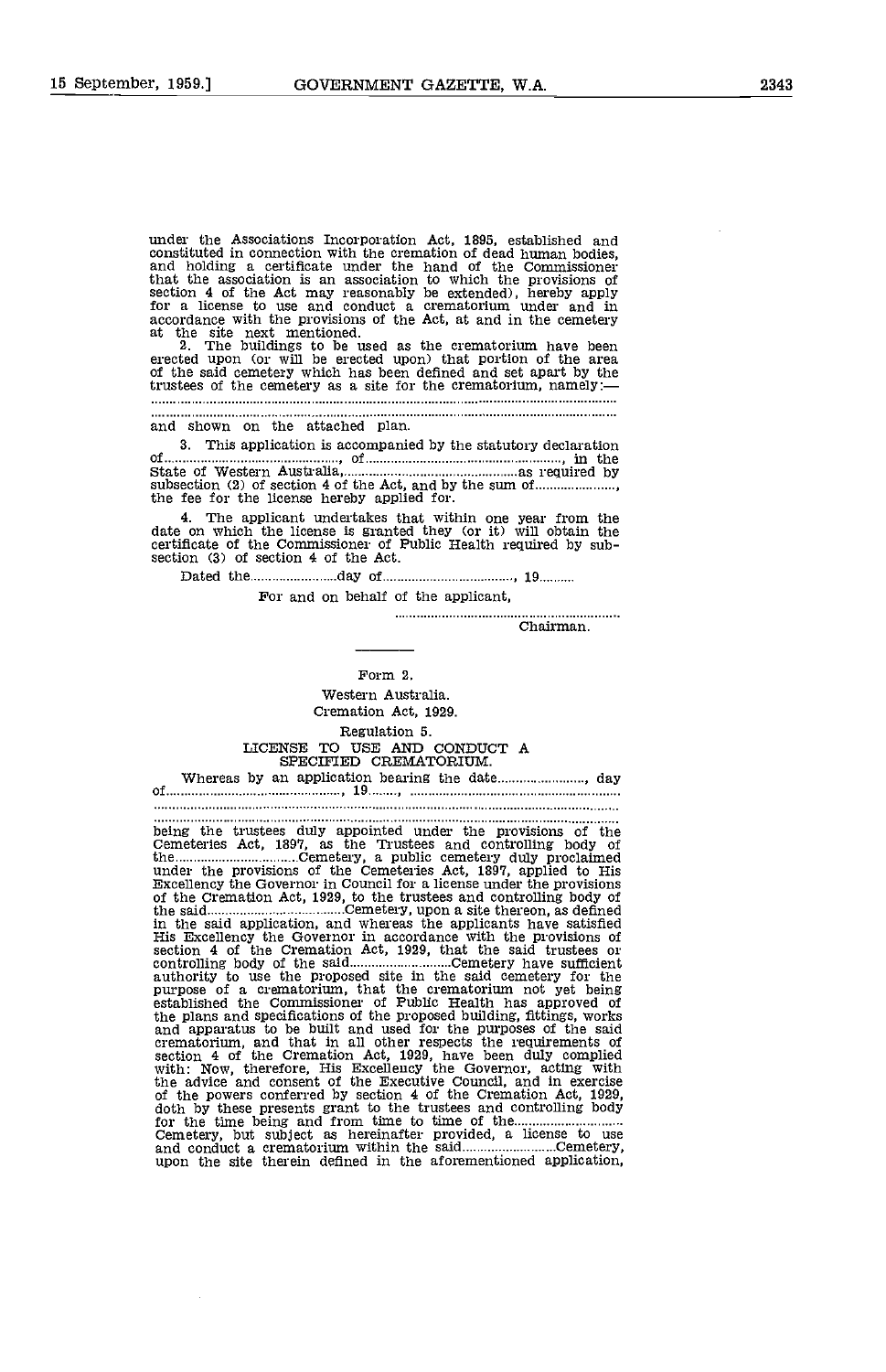to be established in accordance with the plans and specifications of the proposed building, fittings, works, and apparatus which have been approved by the Commissioner of Public Health as aforesaid: said crematorium shall be used and conducted under and subject to the provisions of the Cremation Act, 1929, and that the license hereby granted shall not have any validity or effect unless and until the Commissioner of Public Health shall certify within one year of the granting of this license that the buildings, fittings, works, and apparatus have been erected and installed in accordance with the plans and spec

Dated at Perth in the State of Western Australia this day of 19

#### By His Excellency's Command,

Minister for Public Health,

#### Form 3.

Western Australia. Cremation Act, 1929. LICENSE TO USE AND CONDUCT A SPECIFIED CREMATORIUM.

Regulation 5. Whereas by an application bearing the date day of .19

an association duly incorporated under the provisions of the Associations Incorporation Act, 1895, for the purpose of conducting a crematorium holding a certificate under the hand of the Commissioner of Public Health that the association aforesaid is an association to which the provisions of section 4 may reasonably<br>be extended, applied to His Excellency the Governor in Council<br>for a license under the provisions of the Gremation Act, 1929,<br>for the said association to aforesaid (or within the cemetery, a public cemetery duly proclaimed under the provisions of the Cemeteries Act, 1897) upon a site thereon as defined in the said application; and whereas the said applicants have satisfied His Excellency the Governor, in accordance with section 4 of the Cremation Act, 1929, that the association has sufficient authority to use the proposed site as aforesaid for the purpose o has not yet been established, the Commissioner of Public Health has approved of the plans and specifications of the proposed building, fittings, works and apparatus to be built and used for the purposes of the said crematorium, and that in all other respects the requirements of section exercise of the powers conferred by section 4 of the Cremation Act, 1929, doth by these presents grant to the said association, but subject as hereinafter provided, a license to use and conduct a cremation crematorium wit the proposed building, fittings, works, and apparatus, which have been approved by the Commissioner of Public Health as aforesaid: Provided that the license hereby granted shall be held and the crematorium shall be used and conducted under and subject to the crematorium shall be used and conducted under and subject to the provisions of the Cremation Act, 1929, and that the license hereby granted shall not have an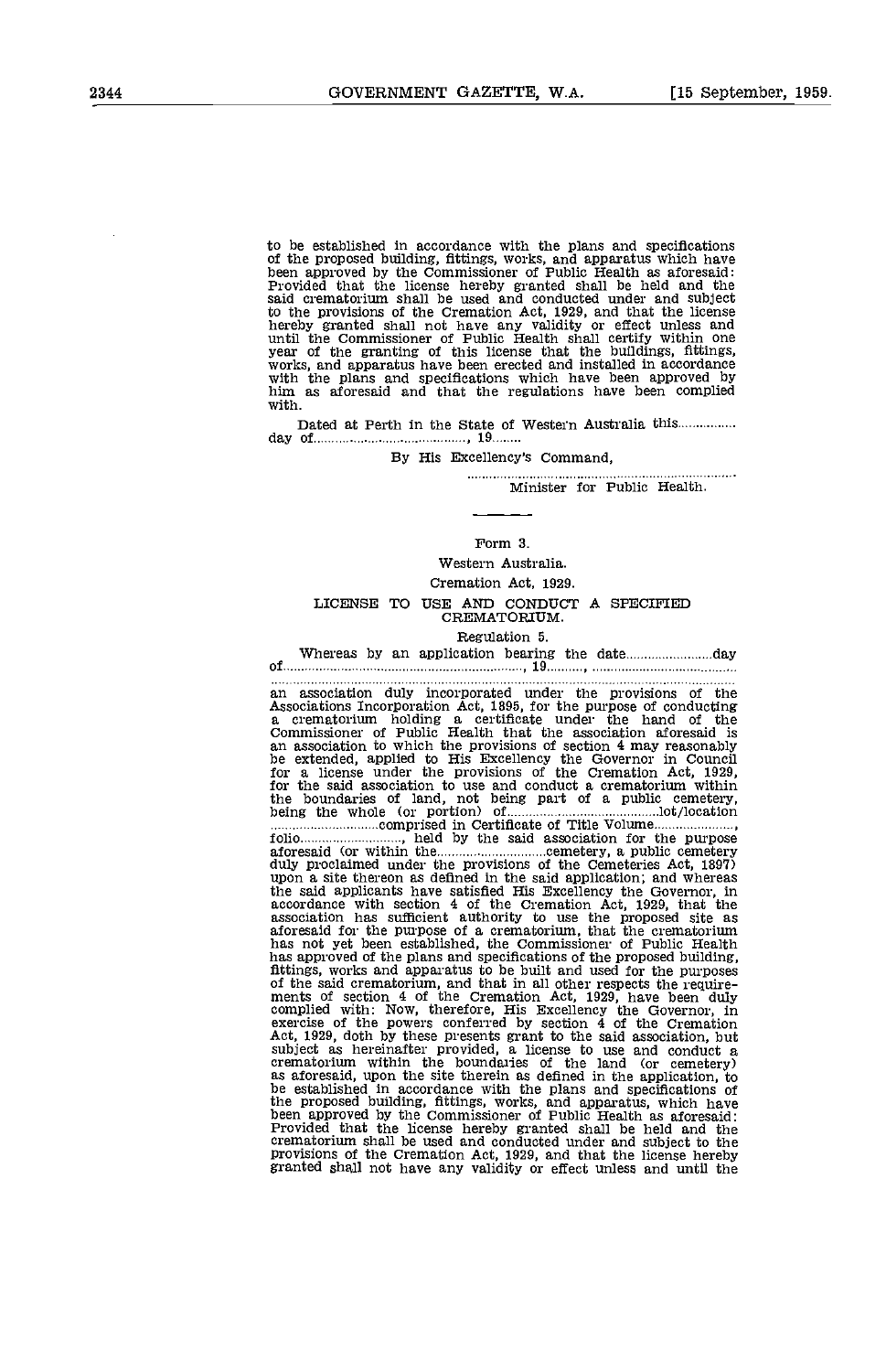Commissioner of Public Health shall certify, within one year of the date on which the license is granted, that the necessary buildings, fittings, works and apparatus have been erected and installed in accordance with the plans and specifications which have been approved by him, and that the regulations have been complied with.

Dated at Perth in the State of Western Australia, this day of <sup>19</sup>

By His Excellency's Comnand.

................... Minister for Health.

#### Form 4.

Western Australia.

Cremation Act, 1929.

APPLICATION FOR CERTIFICATE OF COMMISSIONER OF PUBLIC HEALTh TO GIVE EFFECT TO A LICENSE GRANTED TO USE AND CONDUCT A CREMATORrUM.

Regulation 6.

To the Commissioner of Public Health.

The trustees and controlling authority of the *cemetery* (or the *maximum in* being the licensees named<br>in the license to use and conduct a crematorium on a site in the said cemetery, granted under the provisions of the Cremation Act, 1929, to the licensee on hereby apply for your certificate as required by subsection (3) of section 4 of the Act, that the necessary buildings, fittings, works and apparatus for the said crematorium have been erected and installed in accordance with the approved plans and specifications and that the relative regulations have been complied with. tions have been complied with.<br>The sum of ...............................being the prescribed fee accompanies

this application.

Dated this day of 19

For and on behalf of the applicant.

Chairman.

#### Form 5. Western Australia. Cremation Act, 1929.

CERTIFICATE OF THE COMMISSIONER GIVING ERFECT TO A LICENSE TO USE AND CONDUCT A CREMATORIUM.

#### Regulation 7.

Whereas a license to use and conduct a crematorium upon a site defined and set aside for the purpose within the cemetery was on the final communications and granted under the provisions of the Cremation Act, 1929, to the communication and the Cremation Act, 1929, to the communication of the Cremation Act, 1929, to the communication

and whereas it is provided that the license shall not have any validity or effect unless and until the Commissioner of Public Health shall certify within one year from the granting of the license that the necessary buildings, fittings, works and apparatus have been erected and installed in accordance with the approved plans and specifications, and that the relative regulations have been complied with: Now, therefore, I Commissioner of Public Health do hereby certify that the buildings, fittings, works and apparatus have been duly erected and installed, in accordance with the approved plans and specifications, at the site mentioned in the license, and that the relative regulations have been complied with.

Dated the day of 19

Commissioner of Public Health.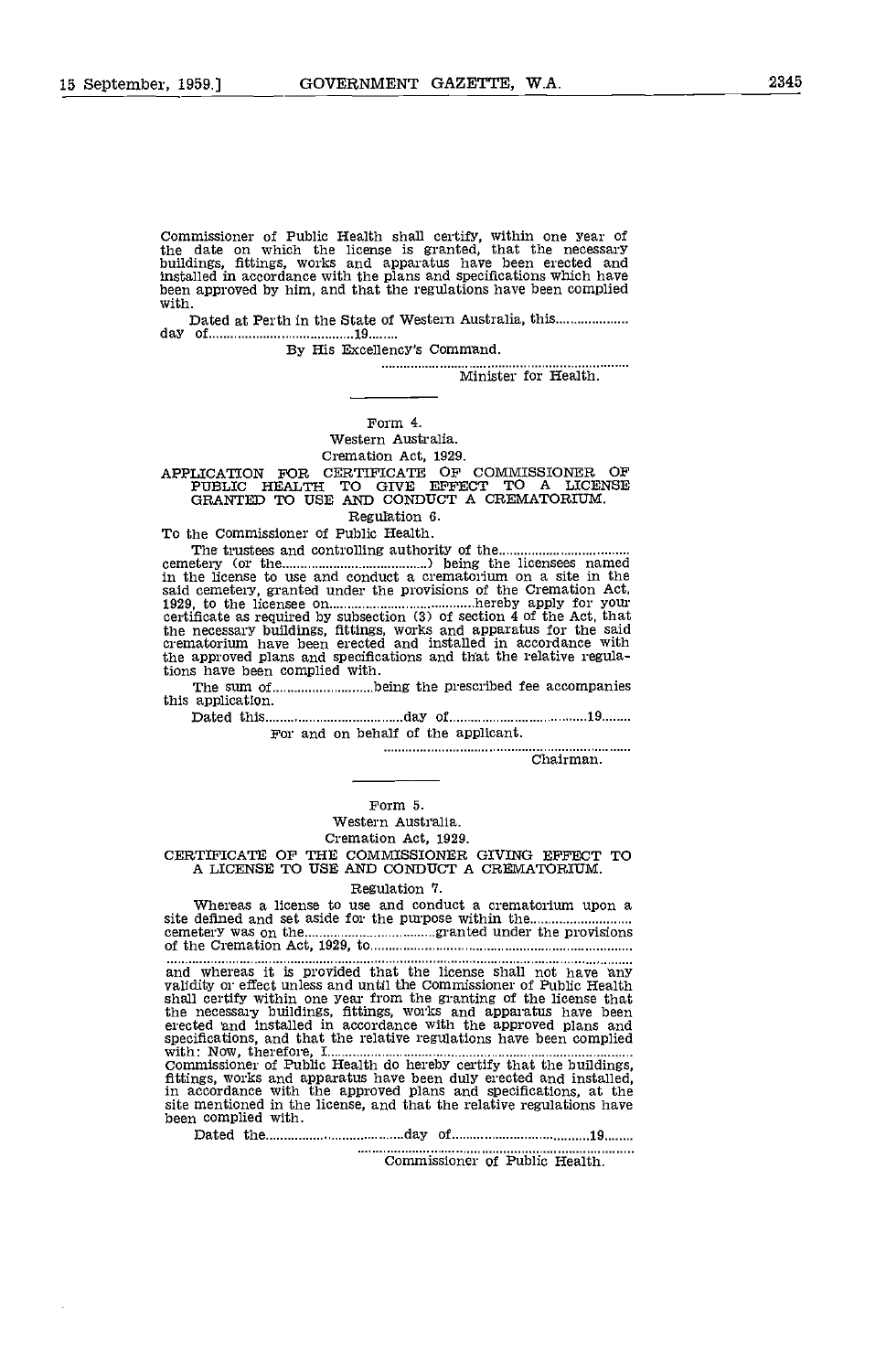#### Form 6. Western Australia. Cremation Act, 1929.

#### APPLICATION FOR A PERMIT TO CREMATE.

Part 1.

To a Medical Referee. I, , of... (address) hereby apply for a permit to cremate the remains of maintenant main and the of the deceased are:—<br>Particulars relating to the deceased are:— Particulars relating to the deceased are: Late occupation Age Sex Marital status Next of kin, if known The following questions must all be answered fully and truly A stroke will not be accepted as an answer. (1) Are you an administrator or the nearest surviving relative of the deceased? If so, state which. (2) If neither an administrator nor the nearest surviving relative, state— $(2)$  your relationship to the deceased;  $(3)$  the reason why the application is made by you and not the administrator, or nearest surviving relative. (3) Did the deceased leave any written direc-tions as to the mode of disposal of his remains? If so, what? (4) Has the husband/widow or next of kin over the age of 14 years expressed any objection to the proposed cremation? If so, state grounds. (5) What was the date and hour of death of deceased? (6) At what address did he/she die? (7) Did he/she die at home or elsewhere? (State hospital, lodgings, hotel, etc.) (8) Do you know, or have you any reason to suspect that the death of the deceased was due directly or indirectly to— (a) violence; (a) violence;<br>
(b) poison;<br>
(c) privation or neglect;<br>
(d) illegal operation;<br>
(f) suffocation;<br>
(g) burns? (9) Do you know any reason whatever for sup- posing that an examination of the remains of the deceased may be desirable? (10) Give name and address of the usual medical attendant of deceased. (11) Give name and address of the medical practioner/s who attended deceased during his last illness. (12) Have the circumstances of deceased's death been subject to enquiry by a Coroner? (13) Have you previously made application to another medical referee to cremate the remains of the deceased person referred to in this application? If so, to whom?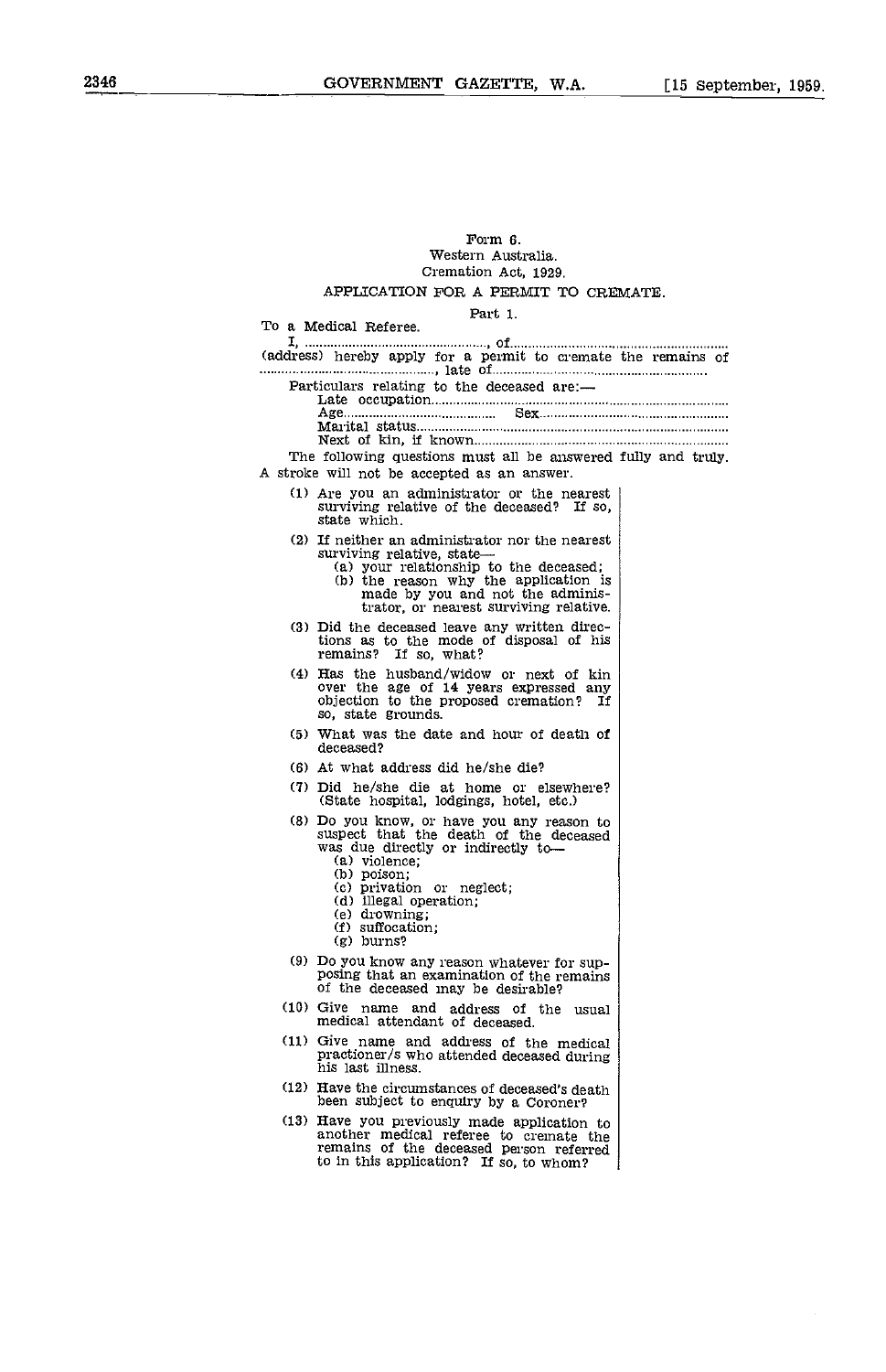| Part II.                                                                                                                                                                                                                                                                                                                                        |
|-------------------------------------------------------------------------------------------------------------------------------------------------------------------------------------------------------------------------------------------------------------------------------------------------------------------------------------------------|
| I hereby solemnly and sincerely declare that the answers to the<br>questions and the particulars given in Part I hereof are to the<br>best of my knowledge and belief true in every particular, and that<br>no material information has been omitted, and I make this solemn<br>declaration by virtue of section 106 of the Evidence Act, 1906. |
| (Signature of Applicant)                                                                                                                                                                                                                                                                                                                        |
|                                                                                                                                                                                                                                                                                                                                                 |
|                                                                                                                                                                                                                                                                                                                                                 |
| (Signature of Witness)                                                                                                                                                                                                                                                                                                                          |
| For Medical Referee's Use.<br>$\text{Issued}:$ / /<br>Permit No                                                                                                                                                                                                                                                                                 |
| (Medical Referee)                                                                                                                                                                                                                                                                                                                               |
|                                                                                                                                                                                                                                                                                                                                                 |
|                                                                                                                                                                                                                                                                                                                                                 |
| Form 7                                                                                                                                                                                                                                                                                                                                          |
| Western Australia.                                                                                                                                                                                                                                                                                                                              |
| Cremation Act, 1929.                                                                                                                                                                                                                                                                                                                            |
| Regulation 12.                                                                                                                                                                                                                                                                                                                                  |
| CERTIFICATE OF MEDICAL ATTENDANT.<br>I am informed that application is about to be made for the                                                                                                                                                                                                                                                 |
| cremation of the remains of-                                                                                                                                                                                                                                                                                                                    |
|                                                                                                                                                                                                                                                                                                                                                 |
|                                                                                                                                                                                                                                                                                                                                                 |
| Having attended the deceased before death, I give the following                                                                                                                                                                                                                                                                                 |
| true answers to the questions set out below:—                                                                                                                                                                                                                                                                                                   |
| (1) On what date and at what hour did he/<br>she die?                                                                                                                                                                                                                                                                                           |
| $(2)$ Where did death occur? (Own residence,<br>hospital, hotel, lodging, etc.)                                                                                                                                                                                                                                                                 |
| (3) Are you a relative to the deceased? If so,<br>state relationship.                                                                                                                                                                                                                                                                           |
| (4) Have you, so far as you are aware, any<br>pecuniary interest in the death of the<br>deceased?                                                                                                                                                                                                                                               |
| (5) Were you the usual medical attendant of<br>the deceased? If so, for how long?                                                                                                                                                                                                                                                               |
| (6) Did you attend the deceased during his/<br>her last illness? If so, for how long?                                                                                                                                                                                                                                                           |
| (7) When did you last see the deceased alive?<br>How long before death?                                                                                                                                                                                                                                                                         |
| (8) Did you see the body after death? What<br>examination of it did you make?                                                                                                                                                                                                                                                                   |
| (9) Give history of illness, signs and symptoms,<br>progress of the disease, result of special<br>and laboratory findings,<br>investigations<br>operations within the year preceding death<br>and findings of operations.                                                                                                                       |
| (10) (a) What was the direct cause of death?<br>(b) What were the antecedent causes (if<br>any) (i.e., the morbid conditions giving                                                                                                                                                                                                             |

- rise to the direct cause)? What other conditions (if any) contributed to or accelerated death?
- (11) State how far the answers to the last two questions are the result of your own obser-<br>vations, or are based on statements made<br>or evidence, provided by others. (Laboratory findings, consultant's opinion, etc.)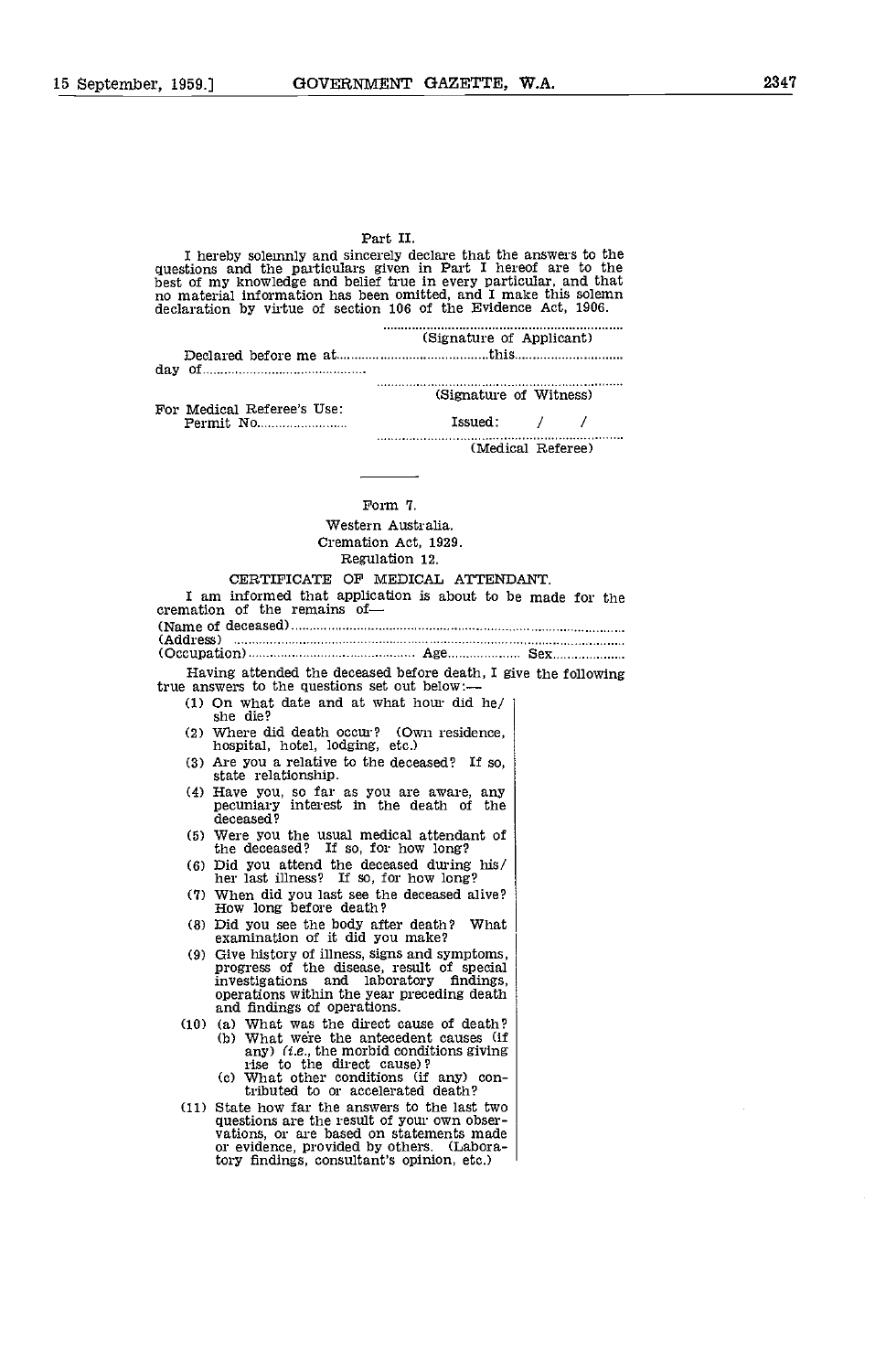- (12) Was the patient nursed in hospital during the whole or part of the four weeks preced-
- ing death? If so, give name of hospital. (13) If not nursed in hospital for four weeks preceding death, by whom was the de- ceased nursed? State if professional nurse, relative, etc.
- (14) who were the persons (if any) present at the time of death?
- (15) In view of the deceased's habits and con- stitution, do you feel any doubt whatever as to the character of the disease or cause of death?
- (16) Do you know or have you any reason to suspect that the death of the deceased was due, directly or indirectly, to
	- (a) violence;<br>(b) poison;
	-
	- poison; privation or neglect;
	- illegal operation; drowning; suffocation;
	-
	- $\begin{bmatrix} f \\ g \end{bmatrix}$  suffection;
	-
- (17) Have you any reason whatever to suppose a further examination of the body to be desirable?
- (18) Have you given the certificate required for registration of death? If not, will you give it?

I, , hereby certify that the answers given above are true and accurate to the best of my knowledge and belief.

There is no circumstance known to me which can give rise to any suspicion that the death was due wholly or in part to any other cause than as stated above and there is no circumstance of any sort known to me which makes it undesirable that the body should be cremated.

> (Name) (Address) (Registered Qualifications

Date

## Form 8.

Western Australia. Cremation Act, 1929.

#### CORONER'S CERTIFICATE.

I am informed that application is to be made for a permit to cremate in regard to the deceased person whose particulars are set out hereunder:—

Name of deceased Date of death Place of Death ............ Age............. Sex...............

It has been reported that the cause of death was (primary)

(secondary)

I certify that in my opinion the cause of death was as stated I consider that no circumstance exists which can render necessary any further examination of the body, and that there is no reason why the body should not be cremated.

Dated at 19 minutes and 19 minutes and 19 minutes and 19 minutes and 19 minutes and 19 minutes and 19 minutes and 19 minutes and 19 minutes and 19 minutes and 19 minutes and 19 minutes and 19 minutes and 19 minutes and 19

Coroner.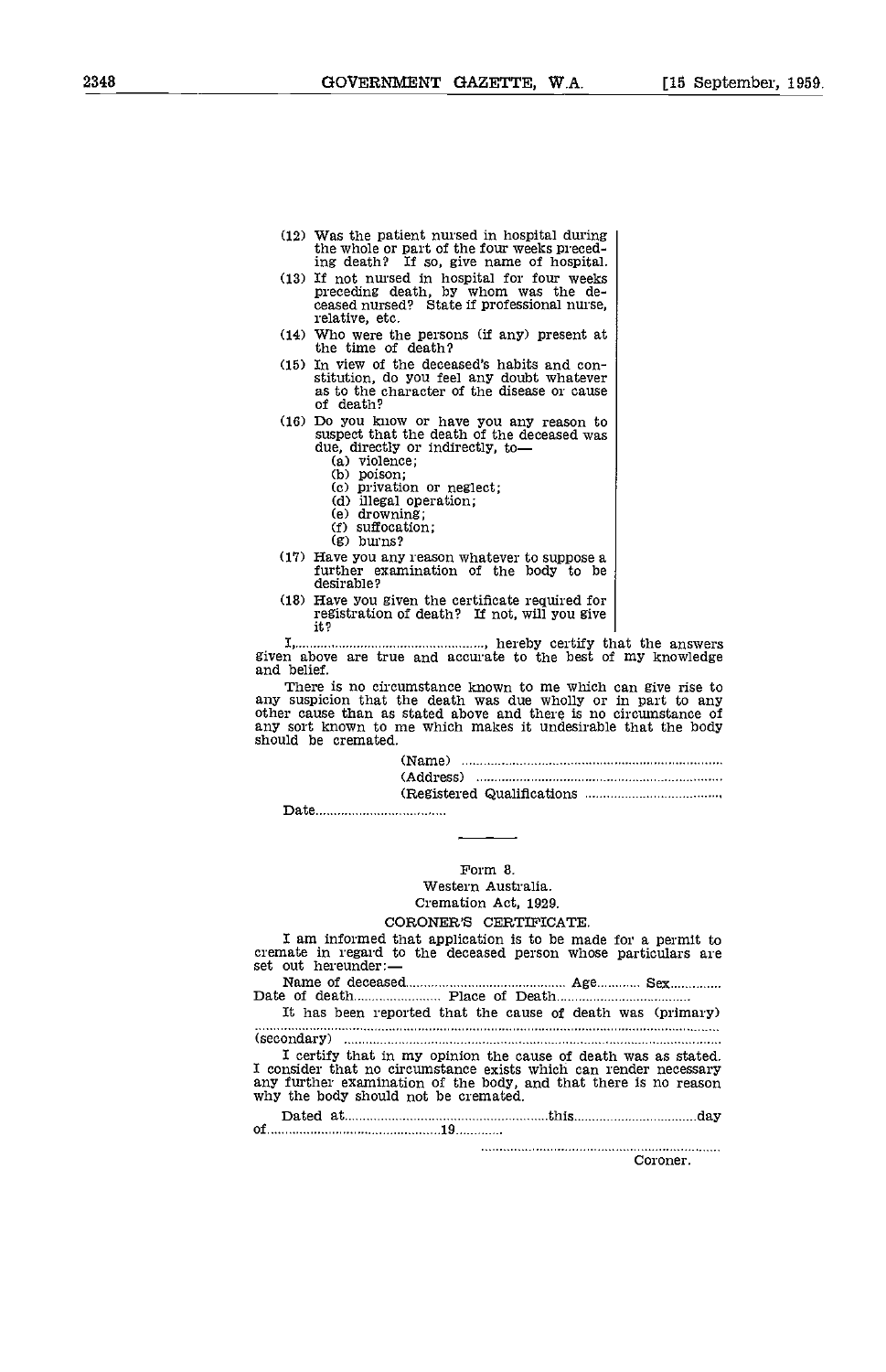### Form 9. Western Australia Cremation Act, 1929. PERMIT TO CREMATE.

I, , a medical referee appointed under section 8 of the Cremation Act, 1929, acting pursuant to the powers and duties vested in me under the said Act and having received an application from of , for a permit to cremate the remains of: Name of deceased , late of (address in full), who<br>died at (date of death), hereby permit and authorise the cremation at<br>any duly licensed crematorium in the State of Western Australia. This permit shall not be valid until 24 hours have elapsed from the time of death of the deceased person to whom the permit refers. Dated this day of <sup>19</sup> Medical Referee. Form 10. Western Australia. Cremation Act, 1929. NOTICE OF REFUSAL OF APPLICATION TO CREMATE. To ,of

I here is to cremate the remains of (name of deceased), late of (name of deceased), late of (name (place of death) on (address), who died at (place of death) on (date of death) is refused. (date of death) is refused. This refusal has been made known to the Commissioner of

Public Health, together with the reasons therefor. You may appeal to the Commissioner in writing against the refusal.

Medical Referee.

No

Form 11. Western Australia

Cremation Act, 1929.

REGISTER OF CREMATIONS.

| No. | Name of<br>Person<br>Cremated | $1. A$ ge<br>2.5 <sub>ex</sub> | 1. Place of last<br>abode<br>2. Place where<br>death<br>oe-<br>eurred<br>3. Date when<br>death<br>oe-<br>eurred | Date   Per- <br>Crem-   mit<br>ated | No. | Name of<br>Minister or<br>other per-<br>son officia-<br>ting at<br>eeremony | Under-<br>taker's<br>Name | Method of Dis-<br>posal of Ashes<br>1.Colum-<br>barium<br>2. Niehe<br>No. | $Scat -$<br>tered<br>Gar-<br>den<br>plot,<br>in-<br>terred.<br>ete. | 1. If given to<br>relatives,<br>to whom<br>given<br>2. Date |
|-----|-------------------------------|--------------------------------|-----------------------------------------------------------------------------------------------------------------|-------------------------------------|-----|-----------------------------------------------------------------------------|---------------------------|---------------------------------------------------------------------------|---------------------------------------------------------------------|-------------------------------------------------------------|
|     |                               |                                |                                                                                                                 |                                     |     |                                                                             |                           |                                                                           |                                                                     |                                                             |